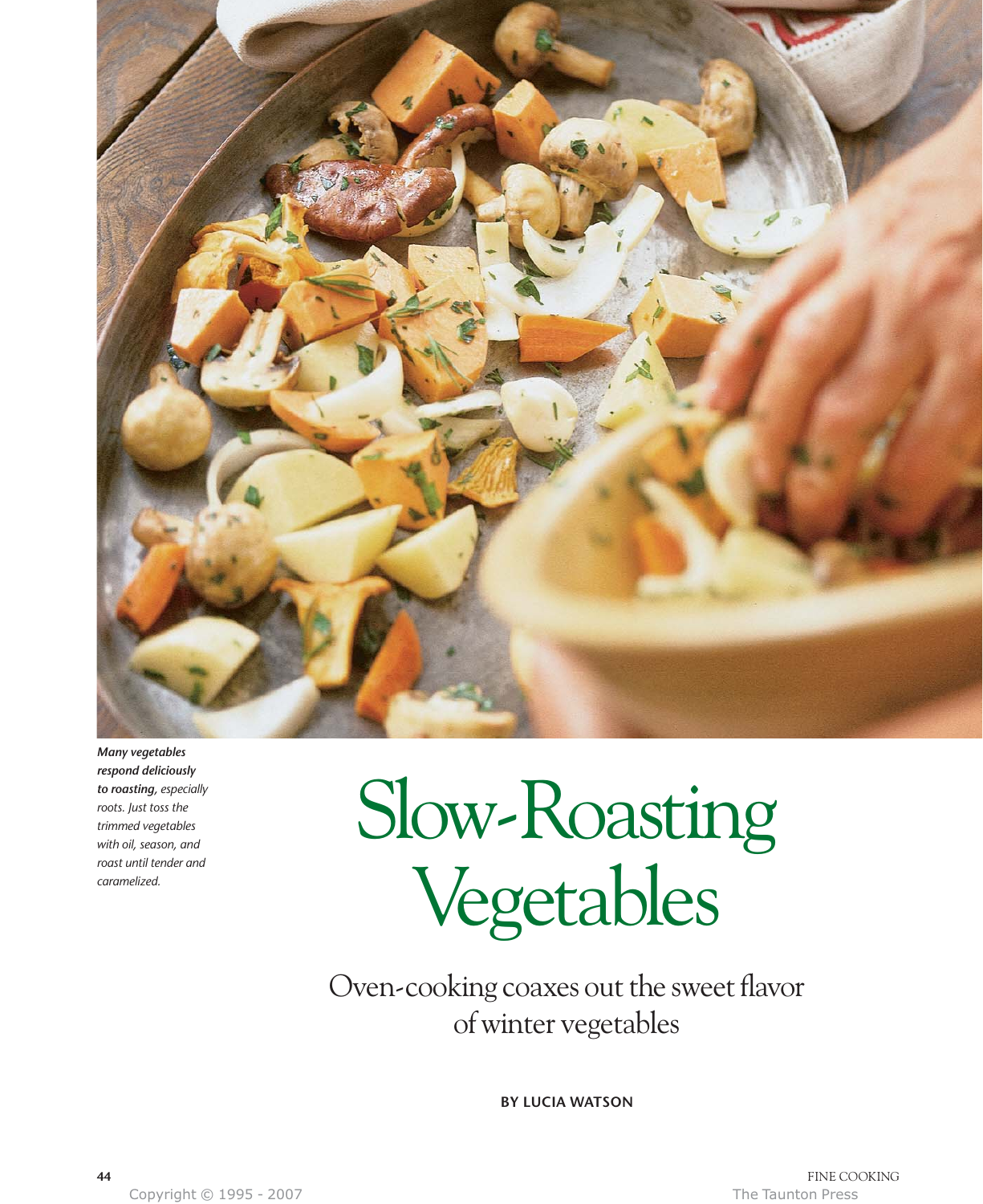ome January, I long for the sweet young peas, tender asparagus, Come January, I long for the sweet<br>young peas, tender asparagus,<br>and ripe red tomatoes that were so abundant at the farmers' market last summer. But I can't have them. So during these cold months in Minneapolis, I take heart in the fact that winter is the perfect season for roasting vegetables: the hot oven heats my kitchen, the toasty aroma fills my home, and the taste of sweetly caramelized vegetables pleases my palate.

The dry heat and long cooking time of roasting concentrates and intensifies the flavor of many vegetables. Though spring and summer standouts such as asparagus, zucchini, and corn taste great when roasted, such wintertime staples as potatoes, carrots, winter squash, and parsnips seem especially well suited to this treatment. As these vegetables roast, their fibrous insides turn meltingly tender and their sugars come to the surface, where they caramelize into a sweet, golden coating.

Roasting also transforms garlic, shallots, and onions, making them gentle and sweet. It coaxes the dusky, woody nature out of mushrooms and gives anemic winter tomatoes, as well as other out-ofseason produce, more flavor.

Some vegetables don't take well to roasting. Members of the cabbage family, including broccoli, Brussels sprouts, and cauliflower, become bitter and pungent in dry heat. Leafy greens will simply wilt.

You can roast vegetables singly or paired with another vegetable. Roasted beets, for example, can make a dramatic side dish, while asparagus roasted with mushrooms and tarragon vinegar draws raves from my restaurant's customers. You can also roast a variety of other vegetables for a dish of contrasting taste, color, and texture.

#### **ROASTING IS AN EASY AND FORGIVING METHOD**

Although some vegetables may take an hour or longer to roast, the preparation is straightforward:

• **Wash the vegetables and peel those with a tough outer skin.** Leave the peel on potatoes, if you like. If you're roasting a whole head of garlic, pull off any of the loose paper, but don't peel the cloves themselves.



*If the skin is thick, peel it. Vegetables like sweet potatoes and winter squash need peeling before roasting. Those with thinner skins, such as peppers, new potatoes, and eggplant, roast well unpeeled.*

*Even pieces for even cooking. Cut all vegetables into uniform chunks so the pieces cook at the same rate and the dish looks neat.*

• **Cut or slice the vegetables into even-sized pieces,** usually about oneto two-inch chunks. Smaller pieces cook more quickly, but if the vegetables are cut too small, they may break down to mush.

• **Toss the vegetables with oil.** Like roasted meats, roasted vegetables will dry out without fat; coating them with a bit of oil keeps them moist while roasting and helps to create a goldenbrown surface.

• **Add seasonings.** Toss the uncooked vegetables with good amount of coarse salt and hardy fresh herbs, such as rosemary, sage, and oregano, which can stand the heat. More delicate herbs, such as basil, parsley, and chives, are best added after the vegetables are roasted. Avoid using dried herbs when roasting because they can become bitter. Flavored oils and vinegars, such as walnut oil or raspberry vinegar, add yet another dimension to the vegetable's flavor. As with herbs, I add those with strong flavors (balsamic vinegar, for example) before roasting. More delicately flavored oils and vinegars (tarragon vinegar, for example) I add afterwards.

• **Spread the vegetables out in a baking pan.** After seasoning the vegetables,



I arrange them in a single layer for even roasting.

• **Roast in a 450°F oven.** Once I've put the vegetables in the oven, I walk away. I come back to shake the pan once or twice during cooking to keep the vegetables from sticking to the pan and to help them cook evenly.

#### **THE GOAL IS FORK TENDER AND WELL BROWNED**

Some vegetables need only 10 or 15 minutes in the oven; others may take as long as an hour. When roasting a variety of vegetables, start with those that cook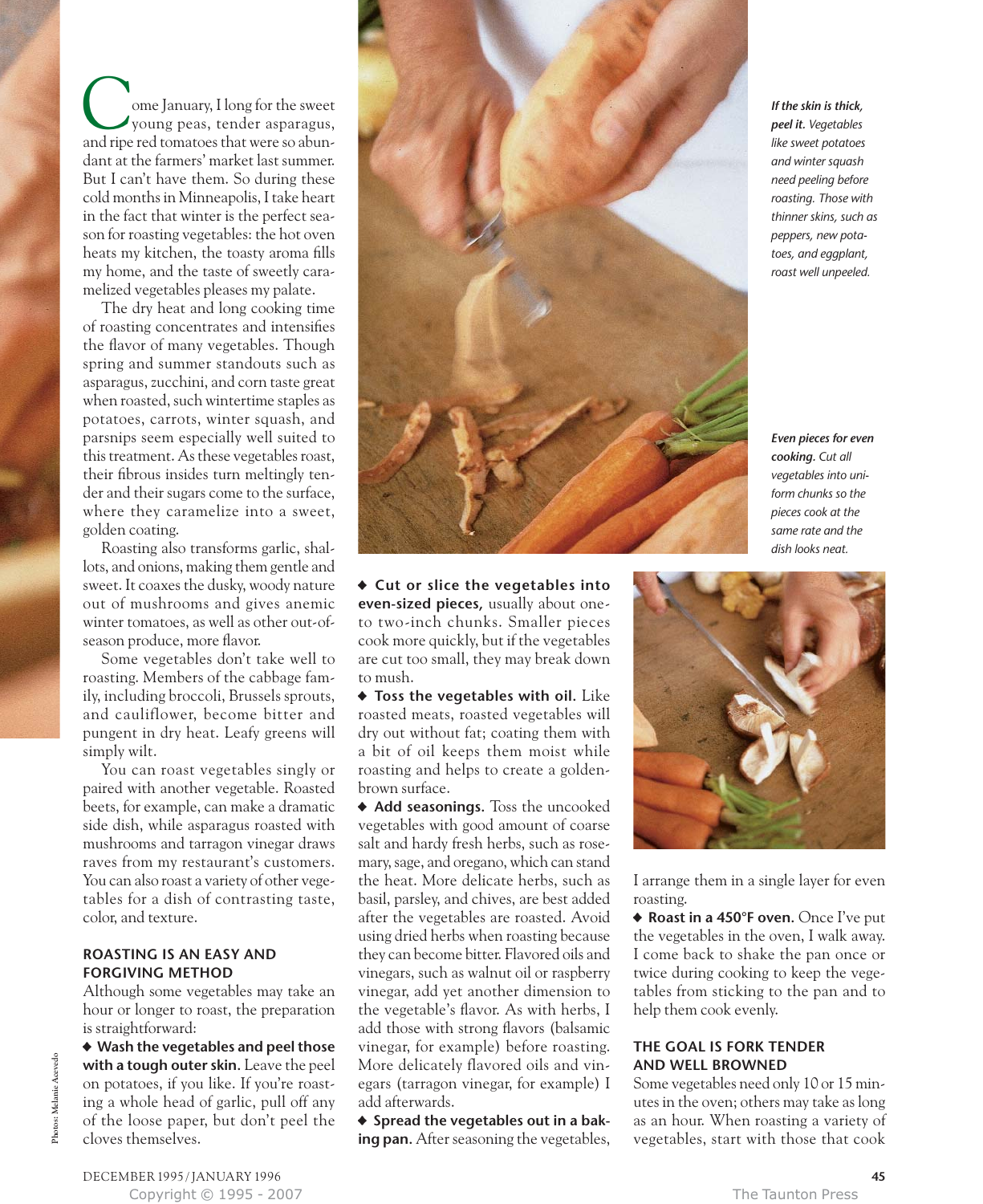longest. Sturdy carrots, parsnips, potatoes, winter squash, and mushrooms lead the pack; add tomatoes, fennel, and peppers next. Tender peas, corn, lima beans, and other delicate vegetables need little time in the oven and should be added toward the end of cooking. I've given some suggested cooking times (see the sidebar below), which come in handy when cooking a medley of vegetables, but the times listed are just suggestions. Take the vegetables out of the oven when they're done to your liking. If you like your onions darkly caramelized, keep them in the oven longer; if you like your asparagus on the firm side, take it out earlier. I like my roasted vegetables "overcooked" just a little, with an irresistible dark crust and sweet, tender center.

#### **ROASTED VEGETABLES ADD RICH FLAVOR TO A VARIETY OF DISHES**

You can serve roasted vegetables alone as a side dish, as a first course, or as a warm salad drizzled with some vinaigrette. They taste just as good—some say better—at room temperature, making them a great choice for the holiday buffet table. You can cook them along with roasted meat, poultry, or fish, or you can toss them with pasta and a little cheese to make them the focus of the meal. Here are some ways I like to feature roasted vegetables:

• **To make a soup—**Create a satisfying winter soup by simmering roasted red



*A coating of oil keeps vegetables moist. Use your hands to toss the vegetables if you like. Add salt and other seasonings now to distribute evenly.*

peppers and roasted Roma tomatoes in chicken stock to cover, with a few sprigs of thyme or marjoram. Purée the soup in a blender and serve with a dollop of sour cream or plain yogurt. You can make any number of soups using different roasted vegetables.

• **To top pizza—**Try roasted vegetables on top of pizza or focaccia dough. Sprinkle with grated Asiago cheese and bake until the cheese is bubbly and golden.

• **To bake in a casserole—**Create a simple, one-dish supper of a roasted

## **Cooking time depends on the vegetable**

This range of cooking times is based on roasting the vegetables in a 450°F oven. Actual cooking times vary according to your oven's temperature, the ripeness of the vegetable, and most importantly—your own preference.



**Long-cooking vegetables** (30 minutes to an hour): Beets, carrots, whole heads of garlic, mushrooms, onions, parsnips, potatoes, rutabagas, sweet potatoes, turnips, winter squash.



**Medium-cooking vegetables** (15 to 30 minutes): Eggplant, fennel, garlic cloves, okra, bell peppers, chiles, summer squash, tomatoes, zucchini.



**Quick-cooking vegetables** (10 to 15 minutes): Asparagus, corn, lima beans, peas, string beans.